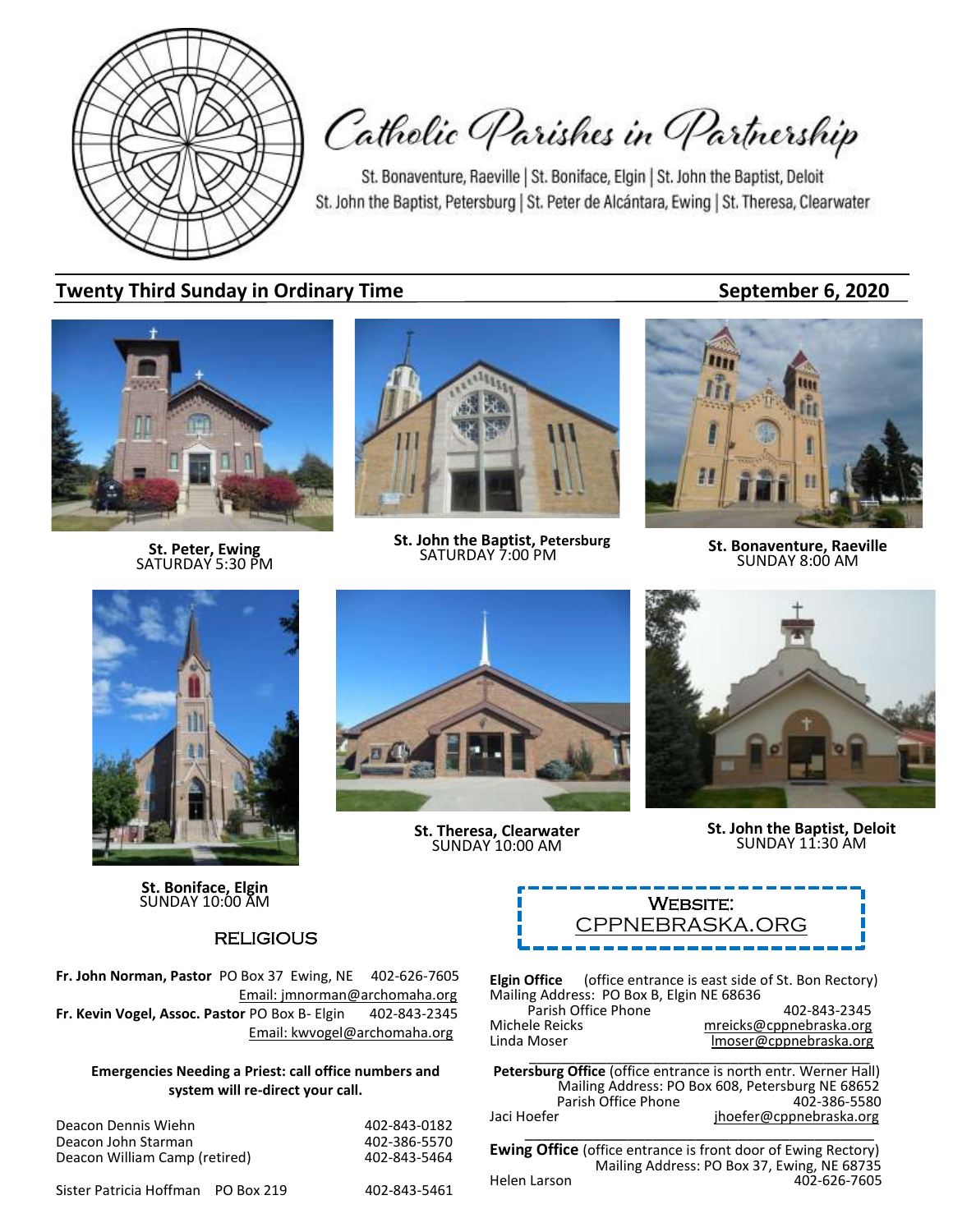# **St. Boniface Elgin**

#### **Financial Stewardship- St. Boniface- Elgin**

| Sunday (30 Env)                       | \$4,870.61  |
|---------------------------------------|-------------|
| Holy Day                              | \$15.00     |
| God's Portion                         | \$100.00    |
| Insurance                             | \$650.00    |
| Sunday Collection as of Fiscal Week 9 |             |
| <b>Budgeted Total</b>                 | \$38,823.57 |
| <b>Actual Total</b>                   | \$39,693.49 |
| Amount Ahead                          | \$869.92    |

**St. Boniface, St. Bonaventure: Please Remember In Your Prayers:** Jolene Lichty, Larry Braband, Roger & Jan Sorenson, Terry Dinslage, Cheri (Schindler) Cavanagh, Laurie Horn, Dave Shrader, Bob Redler, Garrett Scholz, Alfreda Pelster, Neil Childers, Sally Beckman, Marie Cheatum, Joe Buelt, Cliff Burger, Brittany Waldrop, Brenda Papstein, Denise Jamieson, Chris Stargel, Gary Preister, Cammy (Dwyer) Abbey, Lawrence Borer, Lyle Mackel, Judy Zegers, Loretta Zegers, Adam Kester, Lori Krause, Matt Golden, Karlene Moser, Clayton Dozler, Connie Nelson, Gene Heithoff, Pat Fredrickson, Tracy Hoefer, JoAnn Dinslage. **[Please let us know if name can be removed.]**

### **Pope John Recycling Program**

**There is a change in Pope John's recycling program. Two recycle bins are placed on the north side of the garage next to the St. Boniface Gym.**

Papers/acceptable recyclables can be put in the bins whenever it is convenient for you. **Acceptable items are: Newspapers, office paper, phone books, paperback books, paper bags, cereal boxes, Kleenex boxes, pop & beer boxes, magazines, and mailings.** The bins are emptied on Wednesdays. If they are full when you come, please place your recyclables in the garage. **The list of unacceptable items includes plastic bags, string, metal, wire, aluminum cans, glass, styrofoam, trash, feed sacks, used pizza boxes and other boxes that contained prepared food, and CARDBOARD**. A full list of acceptable and unacceptable items is attached to the bins. Thanks to all who recycle, especially those who saved papers during the months when we couldn't hold our usual paper drives. **Questions??? Call Sister Pat (402.843.5461).** 

P. T

*"Partners in Education" is an effort to supplement the portion of St. Boniface Elementary School tuition that some families*

*are unable to provide for a variety of reasons. All donations and recipients are strictly anonymous. If you would like to give something for this worthwhile cause, please mail to St. Boniface School PIE Fund, PO Box B, Elgin Nebraska. No amount too small! You make a difference!*

## **NOTICE:**

**It was decided that both St. Boniface gym and Elgin Public School gym will not be allowed for public use until further notice** (little girl volleyball practice, town team volleyball, geezer league, etc)**. This will limit the amount of use and people in and out until we are able to re-evaluate how well COVID is being managed for the safety of our own students who will be using the facilities.**

#### **Thank you to our team! FAMILY FORMATION (K-6 grade)**

\*Cheryl Veik............................................................................ Coordinator Catechists: Alyssa Burenheide (K-1), Sue Vanis (2 and Sacramental Prep), Gwen Beckman (3-4), Julie Dwyer (5-6). Child Care: Cheryl Veik; Subcatechists: Deb Beckman, Ashley Beckman; Prayer Warriors: Pat Starman, Karen Eischeid, Lonnie Dinslage.



**Small groups and committees using our St. Boniface parish facilities, such as the meeting room or ministry room in the convent are asked to please sanitize the area you used, following your gathering. Supplies will be available.** 

**The church basement is especially important! Thank you!**

**[Please note: on evenings where there is Family Formation, the convent will not be available for other uses, as the student classrooms will be located throughout the building, to provide proper distancing].**

| <b>St. Boniface School Calendar Lottery Winners:</b>     |                                             |  |  |  |
|----------------------------------------------------------|---------------------------------------------|--|--|--|
| Jodine Meis                                              | \$60.00                                     |  |  |  |
| Leora Sullivan                                           | \$60.00                                     |  |  |  |
| Don Ahlers                                               | \$60.00                                     |  |  |  |
| Sydney Bode                                              | \$60.00                                     |  |  |  |
|                                                          | \$60.00                                     |  |  |  |
| Brooke & Parker Borer                                    | \$60.00                                     |  |  |  |
| <b>Brecken Childers</b>                                  | \$75.00                                     |  |  |  |
| 09-02-20<br>09-03-20<br>09-04-20<br>09-05-20<br>09-06-20 | 08-31-20<br>09-01-20<br><b>Travis Hardy</b> |  |  |  |

**St. Boniface Church installed a new TV in the church basement for an overflow option for Sunday Mass and funerals (ushers, please direct people).** Communion will be brought down to you. Thank you to Don Moser for installing it. The TV was given "in loving memory of Larry Shavlik".



We pray for the souls of St. Boniface Parishioner **Gene Boes, Joyce Kallhoff** of O'Neill and infant **William Reich of** Bartlett, who passed away. Gene is the husband of Mary Jane Boes and father of Lisa (Kevin)

Schumacher, of our parishes. Joyce is the mother of Brent (Susan) Kallhoff of our parish, and William is the grandson of Kim and Dean Schrage, of our parish. May their souls and all the souls of the faithful departed, rest in peace. Amen.

#### **St. Boniface Insurance Collection**



Like all of you, the parish has property/liability insurance bills to pay. Please consider a donation towards the insurance, by using your September 13<sup>th</sup> **INSURANCE** envelope in your packet. Your generosity is needed as the annual premium is \$15,554.00. This covers property coverage and liability protection for parish grounds and ministry.

**St. Boniface Altar Society Worklist**

(Households are asked to assist one another in these duties) Clean Church: Circle 3 (Sept 17) and sanitize during Sept. Next Funeral: Circle 5 (Circle 4 had Gene Boes) Next Meeting: Wed. Sept. 23<sup>rd</sup> at 7:00 pm (note day change) **Note:** Due to Directed Health Measure restrictions with buffets, we ask that no additional food be brought in for funerals at this time, unless contacted by a circle leader.

**The next Baptism Class is scheduled for Wednesday, September 9 th at 7:00 pm in the**  BAPTISM **Ministry Room in the convent**. In order to have your child baptized, it is necessary for you to attend this class if you are a first-time parent, a parishioner recently registered, or if it has been over three years since you last attended the class. The next class will not be held for several months, so please keep this in mind. Please call Gwen Beckman at 402-843-2372 to register.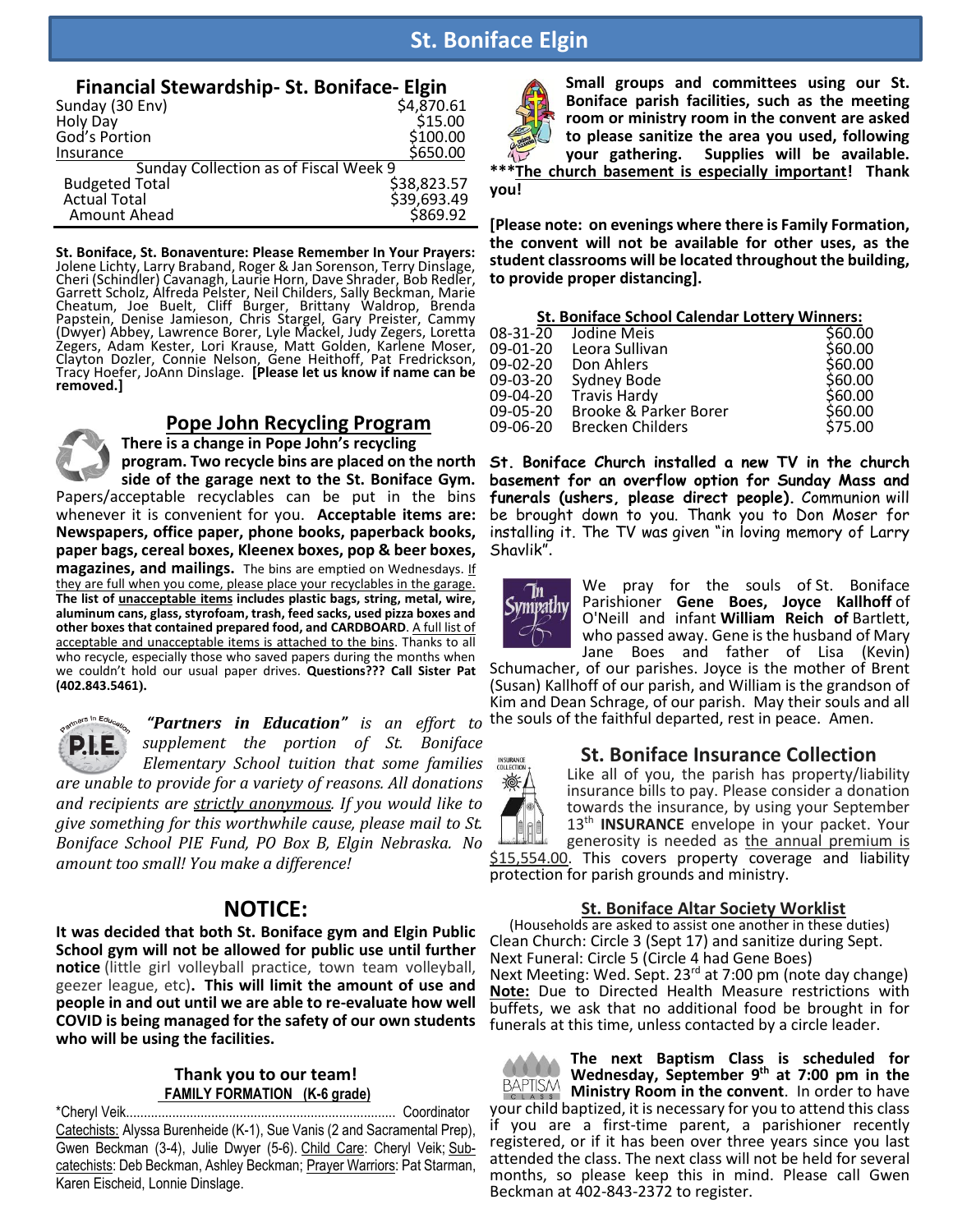# **St. Peter's** St. Theresa's **St. John's Deloit**

#### **Financial Stewardship**

**St. Peter's Ewing**  August 30: \$940.00 Building Fund: \$20.00

#### **St. John's Deloit**

August 30: \$793.00 Building Fund: \$35.00

#### **St. Theresa's**

August 30: \$560.00 Building Fund: \$45.00

### **FOR ALL HAVING SPECIAL NEEDS:**

**St. Peter's**: Anslee Ostergard, Kathi Retwisch, Steve Koenig, Butch Sojka, Sister Joseph, Mary Edwards, Jessica Hobbs, Jeanette Tomjack, Sharon Ward, Duaine Bollwitt, Yvonne Duggan, Marie Vandersnick and Myra (Rotherham) Schwebel

**St Theresa's:** Leo Starman, Nate Thiele and Adam Kester **St. John's:** Keith Palmer, Darlene Schueth, Carl Ernesti and Georgine Funk

# **Bible Study**

St. Peter's in Ewing is starting a Bible Study on Wednesday, September 9, 2020 at 10:00 am at St. Dominic's Hall, Ewing, NE. This year they will be studying

Seeking Truth by Sharon Doran, on "*Genesis*." There are 23 lessons. Everyone is welcome. Please, let Elaine Thoendel

know if you're interested so she can have the material ready for you. We will be social distancing. Please call Elaine Thoendel at 402-626-7905, or call or text 402-340-5176, or email- elaine@tlc-ne.com to inquire or register. Thank you.



# **Correction: Vocation Cross for September**

**St. Peter's:** Terry & Connie Kaczor and Greg & Colleen Ramold **St. John's:** Tom & Sue Mlnarik



**We will be having an annual Insurance Collection at each of our parishes on September 13th.** There is an envelope in your packets for that purpose, you may place in the basket at the entrance. **Your generosity** 

**is needed** for these premiums, as they cover liability protection for parish grounds and ministry. **St. Peter's, Ewing:** \$4,888.00 **St. Theresa's, Clearwater:** \$3,369.00 **St. John's, Deloit:** \$2,581.00

# **St. Bonaventure Raeville**

#### **Financial Stewardship St. Bonaventure- Raeville**

| Sunday Collection (8 Env.)            | \$575.00     |
|---------------------------------------|--------------|
| Holy Day                              | \$20.00      |
| Sunday Collection as of Fiscal Week 9 |              |
| <b>Budgeted Total</b>                 | \$9,176.49   |
| <b>Actual Total</b>                   | \$8,030.00   |
| Amount Behind                         | (51, 146.49) |
|                                       |              |

**St. Bonaventure will be having an INSURANCE Collection on September 13th.** There is an envelope in your packets for that purpose, you may place in the basket at the entrance. **Your generosity is needed** for these premiums, as they cover property insurance and liability protection for parish grounds and ministry. **Premium: \$8,369.00.**

#### **St. Bonaventure will be Mowing their parish grounds this Wednesday, September 9. Thanks.**

**Raeville Christian Mother's** will meet Thursday, September 10th at 9:00 am in the rectory. On the agenda will be the fall soup supper.



**St. Bonaventure Group 1 will be cleaning church Sat. Sept 11 - Thurs. Sept. 17**. Please find a time to come help. The list is in back by the supply closet. Thank you for helping out.

# **St. John's Petersburg**

 **Financial Stewardship St. John's – Petersburg:** Adult: \$2,982.50 Loose: \$400.00 Fuel: \$20.00 Holy Day: \$50.00

**Please remember in your Prayers:** Bert Ketteler (Please let Jaci know if you would like your name added or removed by calling the Petersburg Parish Office and; leaving a message at 402-386-5580 or email a[t jhoefer@archomaha.org.](mailto:jhoefer@archomaha.org)

**St. John's Petersburg will be having an INSURANCE Collection on September 13th.** There is an envelope in your packets for that purpose, you may place in the basket at the entrance. **Your generosity is needed for the annual premium is \$13,571.00**, as it covers property insurance and liability protection for parish grounds and ministry.



**Happy Birthday to Deacon John Starman on September 12th . We appreciate your ministry!**

**"Bizarre Bazaar" Donations can be dropped into the weekend collection. We do ask that you make out a separate check to "St. John's Bazaar Fund".**

**St. John Petersburg Parish Council Meeting will be Thursday, September 10 at 7:30 p.m.** (Note the change of date).



**St. John's Petersburg will start Fall Cleaning the church**, so please come at your convenience **through the month of September.** A list will be in the back of church, please sign your name when a job is finished.



**Hall.** 

**Albion/Petersburg PRE TEACHERS NEEDED!** Can you help? Please call or text Lisa Wagner at 308- 750-0423, to help out. **Remember PRE Parents Meeting Wed. September 9 th at 7pm at Albion KC**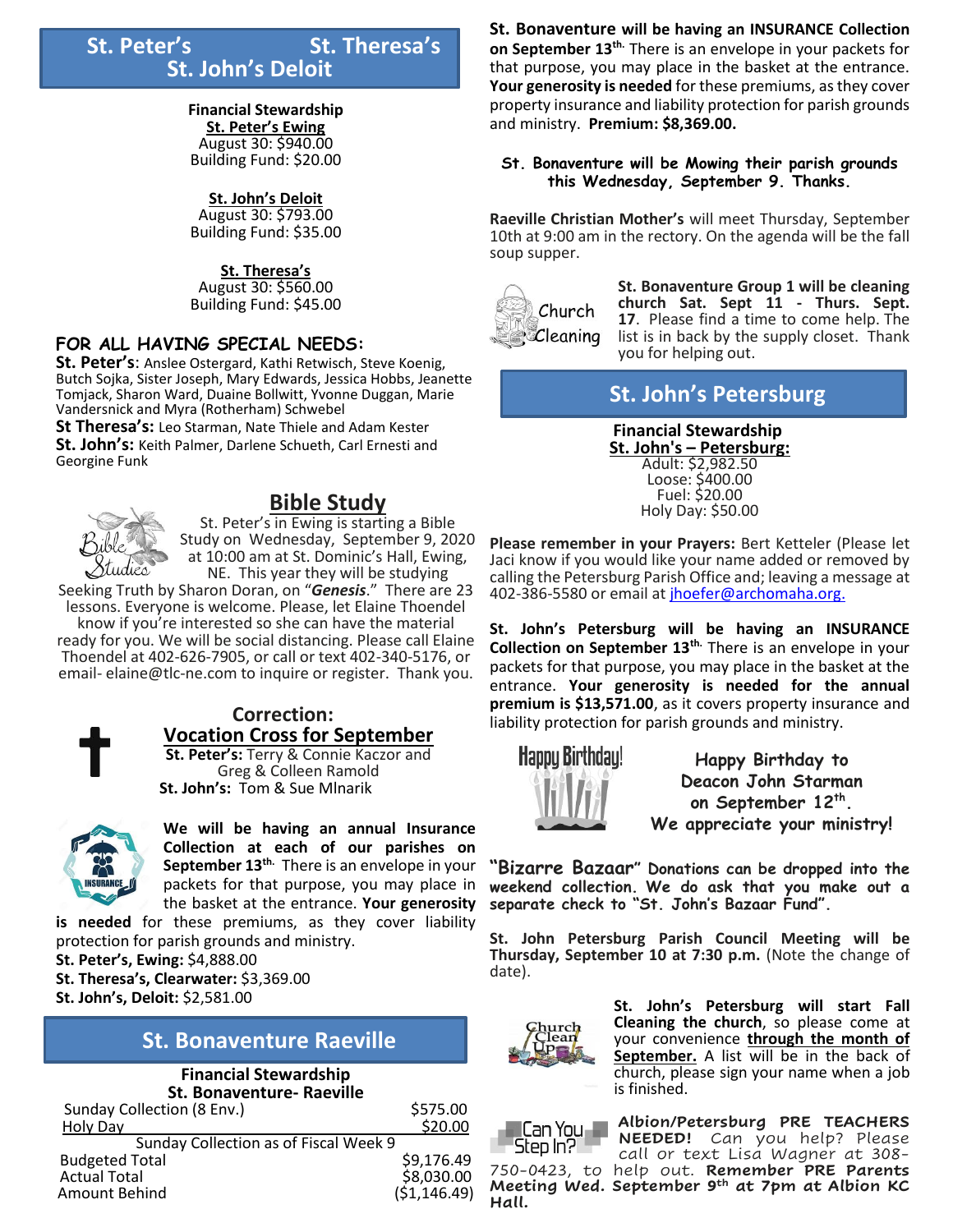# **This Week in Our Parishes…………**

| Day       | Date         | Time                | Event                                                                     |
|-----------|--------------|---------------------|---------------------------------------------------------------------------|
| Monday    | September 7  | -------             | Labor Day (Parish Offices Closed and No School)                           |
| Tuesday   | September 8  | Noon                | Deadline: September 13 Bulletin Items                                     |
| Tuesday   | September 8  | $7:30 \text{ pm}$   | Elgin KC Meeting                                                          |
| Wednesday | September 9  | $10:00$ am          | Bible Study at St. Dominic's Hall in Ewing (First Session)                |
| Wednesday | September 9  | $5-5:30 \text{ pm}$ | Confessions at St. Boniface Church                                        |
| Wednesday | September 9  | $5-6:00 \text{ pm}$ | Family Formation (Student Only) Class at St. Boniface Convent             |
| Wednesday | September 9  | $7:00$ pm           | PRE Parent's Meeting at Albion KC Hall                                    |
| Wednesday | September 9  | -----------         | St. Bonaventure- Raeville Mow Parish Grounds                              |
| Thursday  | September 10 | $7:30 \text{ pm}$   | St. John's Petersburg Parish Council                                      |
| Friday    | September 11 | ----------          | Deadline to Register for Virtual EMHC/Lector Training (call Elgin office) |
| Fridav    | September 11 | $6:00 \text{ pm}$   | Wedding Rehearsal at St. Boniface Church                                  |
| Sat-Thurs | Sept. 12-17  | -----------         | St. Bonaventure Group 1 Cleans Church this week                           |

# **Mass Intentions for the week……… All Masses are Public**

| Location<br>(SBR) Raeville<br>(SPE) Ewing | <u>Day</u><br>Tuesday<br>Tuesday | Date<br>September 8<br>September 8 | Time<br>$8:30$ am<br>$8:30$ am | <b>Intentions</b><br>+Leonard Beckman<br>+Geraldine Bauer |                                               |
|-------------------------------------------|----------------------------------|------------------------------------|--------------------------------|-----------------------------------------------------------|-----------------------------------------------|
| (SBE) Elgin                               | Wednesday                        | September 9                        | $8:15$ am                      | +Joseph & Angela Eischeid                                 | by SB 2 <sup>nd</sup> Grade                   |
| (STC) Clearw.<br>(SJP) Peters.            | Wednesday<br>Wednesday           | September 9<br>September 9         | $8:30$ am<br>10:30 am          | +Vivian Watson<br>+Deb Wiseman & Bob Belgum               |                                               |
| (SBE) Elgin                               | Thursday                         | September 10                       | 8:15 am                        | Liv. & Dec. PJ Alumni                                     | by PJ 8 <sup>th</sup> Grade; Cele: Fr. Nields |
| (SPE) Ewing                               | Thursday                         | September 10                       | 8:30 am                        | +Dec. Members of Frank & Bertha Noffke                    |                                               |
| (SBE) Elgin                               | Friday                           | September 11 7:20 am               |                                | +Myra Heithoff & Joe Yosten                               |                                               |
| (SJD) Deloit                              | Friday                           | September 11 8:30 am               |                                | +Alice Palmer                                             |                                               |
| (SBE) Elgin                               | Saturdav                         | September 12 2:00 pm               |                                | Wedding of Chase Preister/Jill Schindler                  |                                               |
| (SPE) Ewing                               | Saturdav                         | September 12                       | $5:30 \text{ pm}$              | +Lucille Ruther                                           |                                               |
| (SJP) Peters.                             | Saturday                         | September 12                       | 7:00 pm                        | +LaVern Nissen                                            |                                               |
| (SBR) Raeville                            | Sunday                           | September 13                       | $8:00$ am                      | +George Pelster                                           | (Livestreamed)                                |
| (SBE) Elgin                               | Sunday                           | September 13 10:00 am              |                                | +Stephanie & Mary Eischeid                                |                                               |
| (STC) Clearw.                             | Sunday                           | September 13 10:00 am              |                                | +Vince & Marie Thiele                                     |                                               |
| (SJD) Deloit                              | Sunday                           | September 13                       | 11:30 am                       | For the People of Our Parishes                            |                                               |

(Social Distancing does apply and pews are marked) *Dispensation from the obligation to attend Sunday Mass is still in effect, for those who have concerns.* **Livestream of 8:00 am Sunday Mass is on our Facebook Pages** Tuesday- Friday: Fr. Norman is offering a streamed **Liturgy of the Word and Daily Reflections** at 10 am. **All livestream can be found on** <https://www.facebook.com/cppnebraska/> **and all our parish Facebook pages**

| Liturgical Schedule for September 12-13, 2020                                                   |                                                                            |                                                                   |                                                                  |                     |                          |                           |                                                                   |
|-------------------------------------------------------------------------------------------------|----------------------------------------------------------------------------|-------------------------------------------------------------------|------------------------------------------------------------------|---------------------|--------------------------|---------------------------|-------------------------------------------------------------------|
| Weekend                                                                                         | <b>Servers</b><br>(Mask<br>optional)                                       | <b>Ushers</b><br>(Please Wear Mask)                               | <b>SS Counters-SJP</b><br>Greeters SBE<br><b>Rosary Ldrs-SBR</b> | <b>Gift Bearers</b> | Lectors                  | <b>Music</b>              | <b>E.M.H.C.</b><br>(All will wear<br>Masks)                       |
| Saturday<br><b>SEPTEMBER 12</b><br>$5:30$ pm<br>St. Peter's<br><b>EWING</b>                     | Hudson<br>Napier                                                           | Greg Thramer                                                      |                                                                  | ----------------    | Sierra<br><b>Summers</b> | Follow<br>Schedule        | Greg Thramer                                                      |
| <b>Saturday</b><br><b>SEPTEMBER 12</b><br>$7:00$ pm<br>St. John's<br><b>PETERSBURG</b>          | Gavin Stuhr                                                                | Scott Preister<br>Family                                          | Money Counters:<br>Jerry Faust<br>David Pieke                    |                     | Anita Krohn              | Alan &<br>Jeanne<br>Temme | Deacon John<br>Starman                                            |
| Sunday<br><b>SEPTEMBÉR 13</b><br>$8:00 \text{ am}$<br><b>St. Bonaventure</b><br><b>RAEVILLE</b> | Harlie Bode<br>Kaiden Bode                                                 | Jerry Schrage<br>Spencer Heying                                   | Rosary Leaders:<br>Mark & Carole<br>Tharnish                     |                     | Jovce<br>Pelster         | Paul<br>Kuhlman           | <b>Chris Grundmayer</b>                                           |
| Sunday<br>SEPTEMBER 13<br>$10:00$ am<br><b>St. Boniface</b><br><b>ELGIN</b>                     | <b>Brayden</b><br><b>Burenheide</b><br><b>Natalie</b><br><b>Burenheide</b> | Kyle Warren<br>Mike Brockhaus<br><b>Terry Bauer</b><br>Chris Baum |                                                                  |                     | Louise<br>Schindler      | Mark & Julie<br>Dwyer     | Deacon Dennis<br>Julie Schiltmeyer<br>(as needed for<br>basement) |
| <b>Sunday</b><br>SEPTEMBER 13<br>$10:00$ am<br>St. Theresa's<br><b>CLEARWATER</b>               | Keaton<br>Thiele                                                           | John Kester<br>Tim Kester Sr.                                     |                                                                  |                     | Carol Kester             | Follow<br>Schedule        | Tom Thiele                                                        |
| Sunday<br><b>SEPTEMBÉR 13</b><br>$11:30$ am<br>St. John's<br><b>DELOIT</b>                      | Charley<br>Mlnarik                                                         | Jake Schindler                                                    |                                                                  | ---------------     | Lisa Mlnarik             | Follow<br>Schedule        | Marilyn Sehi                                                      |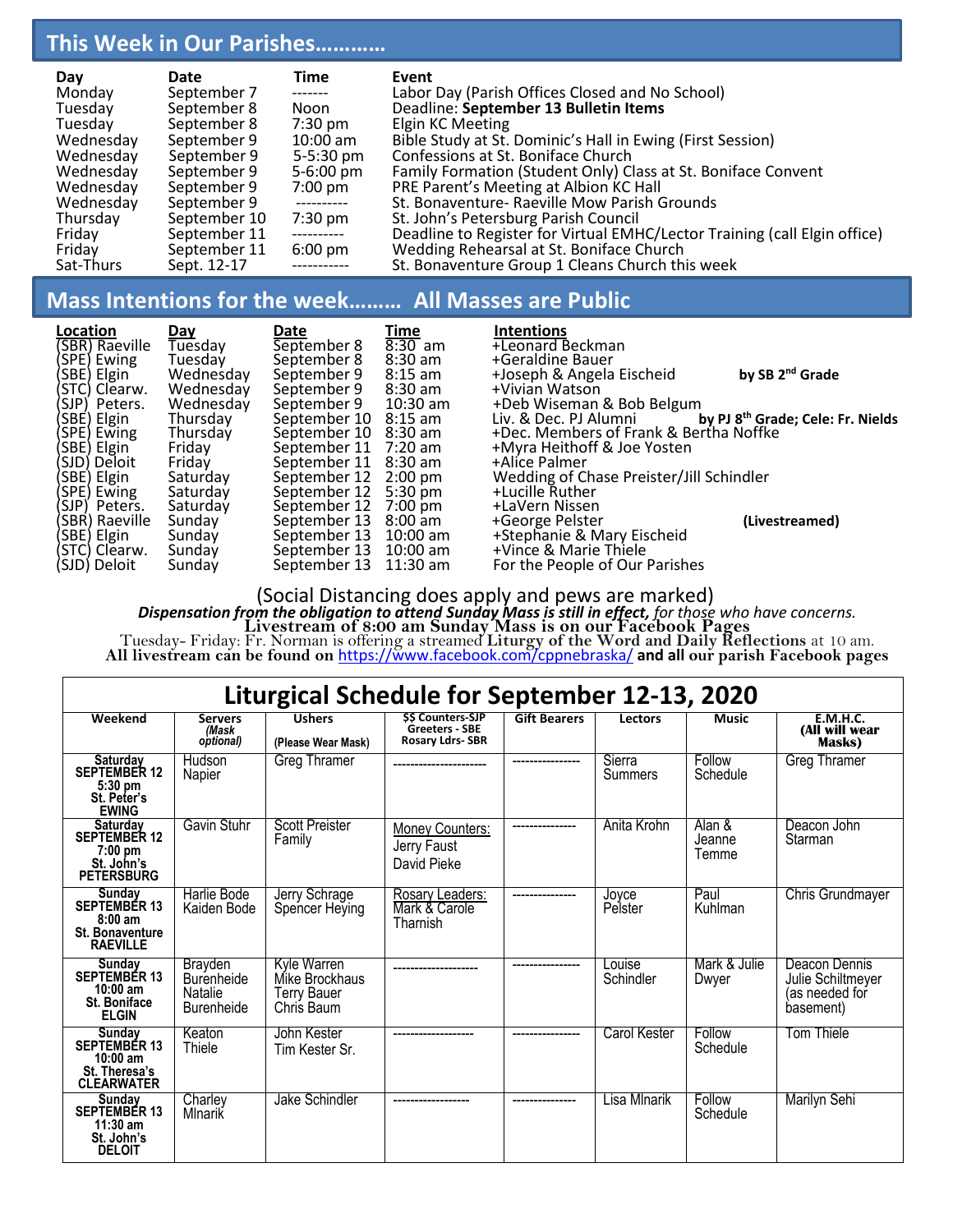#### **RELIGIOUS**

Fr. John Norman, Pastor PO Box 37 Ewing, NE 402-626-7605 Email: jmnorman@archomaha.org<br>r PO Box B- Elgin 402-843-2345 Fr. Kevin Vogel, Assoc. Pastor PO Box B- Elgin Email: kwvogel@archomaha.org Deacon Dennis Wiehn 1982-843-0182<br>Deacon John Starman 1982-386-5570 Deacon John Starman 402-386-5570<br>Deacon William Camp (retired) 402-843-5464 Deacon William Camp (retired) 402-843-5464<br>Sister Patricia Hoffman PO Box 219 402-843-5461 Sister Patricia Hoffman PO Box 219 **Emergencies Needing a Priest: call office numbers and system will re-direct your call.**

#### \_\_\_\_\_\_\_\_\_\_\_\_\_\_\_\_\_\_\_\_\_\_\_\_\_\_\_\_\_\_\_\_\_\_\_\_\_\_\_\_\_\_\_\_\_\_\_\_ **Elgin Office**

| Mailing Address: PO Box B, Elgin NE 68636       |                         |  |  |
|-------------------------------------------------|-------------------------|--|--|
| Parish Office Phone                             | 402-843-2345            |  |  |
| Fax                                             | 402-843-2253            |  |  |
| St. Boniface Gym Phone                          | 402-843-2249            |  |  |
| Website: cppnebraska.org                        |                         |  |  |
| Michele Reicks                                  | mreicks@cppnebraska.org |  |  |
| Linda Moser                                     | Imoser@cppnebraska.org  |  |  |
| (office entrance is east side of Elgin rectory) |                         |  |  |

#### **Modified Hours**

| Monday         | Closed                                                      |
|----------------|-------------------------------------------------------------|
| Tuesday-Friday | 9am-Noon                                                    |
|                | (Use mail slot in East door to drop off donation envelopes) |

\_\_\_\_\_\_\_\_\_\_\_\_\_\_\_\_\_\_\_\_\_\_\_\_\_\_\_\_\_\_\_\_\_\_\_\_\_\_\_\_\_\_\_\_\_\_

**Petersburg Office** (office entrance is north entr. Werner Hall) Mailing Address: PO Box 608, Petersburg NE 68652 Parish Office Phone 402-386-5580 Modified Hours Wednesday 10:00 am-Noon (or by Appt) Jaci Hoefer in the interface in the jhoefer@cppnebraska.org

**Ewing Office** (office entrance is front door of Ewing Rectory) Mailing Address: PO Box 37, Ewing, NE 68735 Modified Hours: Tuesday & Thursday 9:00am – Noon

Helen Larson 402-626-7605

#### **RECONCILIATION SCHEDULE**

Reconciliation before each weekend Mass Wednesday: 5-5:30pm- Elgin Private reconciliation by appointment always available **ADORATION SCHEDULE Watch Bulletin for Schedule St. Peter's**: Thursday- 9- Noon **Elgin:** Day before First Friday, Each Month **St. John's-Deloit**- Devotions on Mondays at 7pm (summer) **COMMUNION TO THE HOMEBOUND Cancelled for now St. Boniface Parish:** Deacon Dennis Wiehn, 402-843-5808 **St. Bonaventure Parish:** Joan Stuhr, 402-843-0485 **St. John the Baptist, Petersburg:** Rotating, so please see Liturgical Schedule in bulletin. **FIRST FRIDAYS in Elgin Cancelled for now** Father Vogel will bring Communion to the homebound following Mass, if you call the office the day before, 402-843- 2345. **SCHEDULE MASS INTENTIONS St. Boniface/St. Bonaventure Parish:** Linda Moser 843-2345

**St. John's Parish- Petersburg:** Kelly Starman 386-5570 or email kelly starman@yahoo.com.

**St. Peter, St. John Deloit, St. Theresa's**: Helen Larson 402-626-7605.

# **BULLETIN DEADLINE: is TUESDAY NOON**

**Send to [lmoser@cppnebraska.org](mailto:lmoser@cppnebraska.org%20%20%20%20%20%20%20%20%20%20%20%20stbonparishes.com)  (AND) mreicks@cppnebraska.org** 

 **COMBINED Monthly Calendar: 3rd TUES / Mo. Our parishes now are migrating to one website soon:** 

cppnebraska.org (but for now you can still find things also on: [https://stbonparishes.com/\)](https://stbonparishes.com/)

If parishes want event flyers, calendars, etc. posted please email [mreicks@cppnebraska.org](mailto:mreicks@cppnebraska.org%20%20%20%20%20%20%20%20%20%20%20%20%20%20%20%20%20%20%20%20%20%20%20stbonparishes.com) 

*Group Facebook Page: cppnebraska.org (each parish has their own Facebook page also)*

*\_\_\_\_\_\_\_\_\_\_\_\_\_\_\_\_\_\_\_\_\_\_\_\_\_\_\_\_\_\_\_\_\_\_\_\_\_\_\_\_\_\_\_\_\_\_* **St. Boniface School (K-6) / Pope John (7-12)**  Betty Getzfred, Principal 402-843-5325 Website: [www.pjcrusaders.org](http://www.pjcrusaders.org/) **St. Michael School- Albion (Preschool-8)** 

## Lisa Schumacher, Principal Website: www.stmichael esu7.org

#### **Elgin Religious Education**

| <b>Family Formation (Gr. K-6)</b>    |              |
|--------------------------------------|--------------|
| Cheryl Veik, Coordinator             | 402-843-8023 |
| Elgin Sunday Youth Group (Gr. 7-12)  |              |
| Louise Schindler, Sunday Youth Group | 402-843-5375 |
|                                      |              |

#### **Petersburg Religious Educ.** (in Albion)

| Lisa Wagner, Director (to register)     | 308-750-0423   |
|-----------------------------------------|----------------|
| (Gr. K-8) Wednesday during School Year  | $6:00-7:00$ pm |
| (Gr. 9-12) Wednesday during School Year | $7:15-8:15$ pm |

### **St. Peter, St. Theresa, St. John Deloit**

**Religious Ed Classes**

**will Begin in October**

#### **PRAYER LINE REQUESTS**

**St. Boniface:** Call Mary Jane Boes 402-843-2379 or JoAnn Beckman 402-843-6287.

**St. Bonaventure**: Call Mary Ann Fangman 402-386-5350 or Diane Scholl 402-386-5256.

**St. John-Petersburg:** Call Kathy Koch 402-386-5481

or Kelly Starman 402-386-5570

**St. Peter-Ewing:** Lavonne Sisson 402-626-7755

**St. Theresa-Clearwater:** Teresa Kester, 402-750-0262

**St. John the Baptist-Deloit:** Jeannie Knievel 402-929-0847

#### **RENTAL REQUESTS**

**St. Bonaventure, Raeville Rectory or Hall:** Call Mary Ann Fangman 402-386-5350.

**St. John's Rectory, Petersburg:** Call Mary Lu Larson 402-843- 8420 or Jacque Luettel 402-843-8974.

**St. John's Werner Hall, Petersburg events** all need to be scheduled through Jaci Hoefer – including all funerals, events, receptions, and showers by calling 402-386-5580 or email [jhoefer@archomaha.org.](mailto:jhoefer@archomaha.org)

**St. John's Rural Clearwater**: Sue Mlnarik 402-485-2428

**St. Theresa's Clearwater:** Carol Thiele 402-750-1777

**St. Peter's Ewing (St. Dominic's) Hall:** Helen Larson 402- 626-7605

**Knights of Columbus Hall, (Elgin):** Dave Hoefer 402-843- 8921. Website: KofC.org/JoinUs

**Tintern Retreat Center (Oakdale)** Cheryl Veik 402-776- 2188 tinternretreatcenter.com

**Important Links** <https://get.tithe.ly/>(online giving) <https://flocknote.com/>(notification system